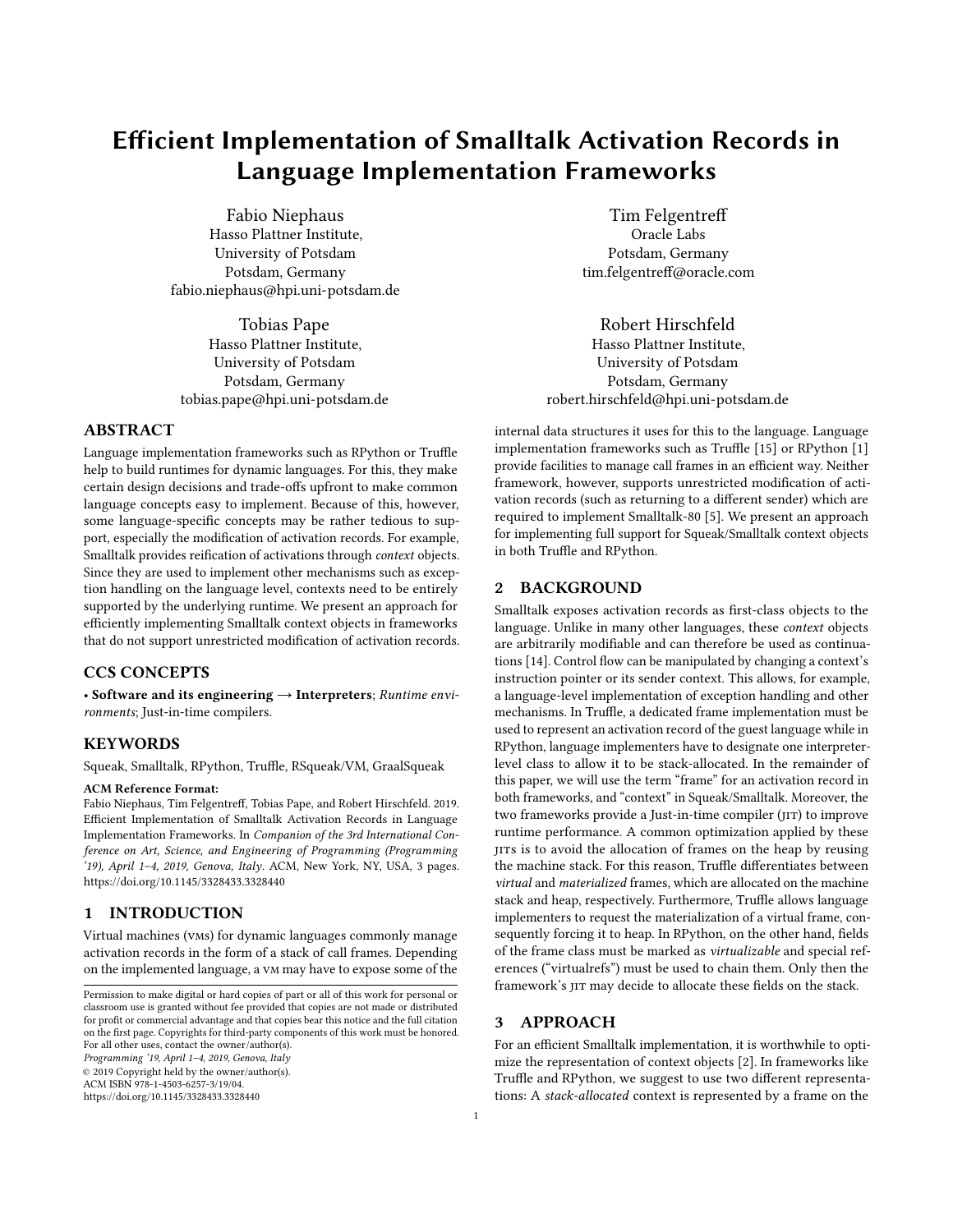<span id="page-1-0"></span>

Figure 1: The framework-level frames can be in sync with contexts (a), or out of sync after a sender has been changed to a context of the current stack (b) or a different stack (c).

machine stack. In contrast, a heap-allocated context is used when all fields of the context need to be allocated on the heap, for example when they are needed outside of the current scope. As an effect of the framework's JIT, a context may actually be represented in a hybrid manner in case escape analysis is able to allocate only some fields of the corresponding frame on the stack. Furthermore, a complete implementation also needs to support sender modifications. Both frameworks, however, try to aggressively allocate frames on the stack for performance reasons. For this, they assume that senders are immutable which is a valid assumption for most languages, but not for Smalltalk. In the prevalent case that activation records are not modified, each context is ideally represented by a corresponding stack-allocated frame (cf. [Figure 1a](#page-1-0)). The sender of a context can change, which happens frequently for example when an exception is handled. In this case, the chain of contexts and the stack-allocated frames may get out of sync (cf. [Figure 1b](#page-1-0)). The sender of the current context may be changed to a different parent context which is further away from the original sender in the chain. The two stacks can be brought back in sync by unwinding all stackallocated frames until the frame representing this parent context is reached. Moreover, the new sender of a context can also be a new materialized context from a different stack of contexts (cf. [Figure 1c](#page-1-0)). Then, all frames of the framework need to be unwound and the return value needs to be passed to the new context.

## 4 IMPLEMENTATION

An implementation of our approach has proven to work well in RSqueak/VM [\[3\]](#page-2-6), a Squeak/Smalltalk vm written in RPython. Contexts are represented by ContextPartShadow which has virtualizable attributes and its sender field references another ContextPartShadow through a virtualref. To keep Squeak/Smalltalk contexts in sync with their shadows, we use exceptions to signal both non-virtual returns and process switches in RPython. Similarly, we have implemented our approach in GraalSqueak [\[12\]](#page-2-7), a Truffle-based Squeak/Smalltalk implementation for the GraalVM. Since Truffle's VirtualFrames must not be referenced by other objects, we identify them using thin marker objects that are stored in the first frame slot. If access to a context object is requested, Graal-Squeak allocates and pushes a ContextObject which references a

Programming '19, April 1–4, 2019, Genova, Italy Fabio Niephaus, Tim Felgentreff, Tobias Pape, and Robert Hirschfeld

materialized Truffle frame. Further optimization is then left to the Graal compiler. To find a specific sender, Truffle's iterateFrames API is used to determine the corresponding frame. Again, we use exceptions to keep ContextObjects and Truffle frames in sync. Additionally, ContextObjects are fully materialized if they are marked as escaped, that is when they have been stored in some other object or when a process switch occurs.

# 5 DISCUSSION

Following our approach, we were able to implement support for Squeak/Smalltalk context objects in RSqueak/VM using RPython and GraalSqueak using Truffle. When contexts are allocated on the machine stack, the user interface is refreshed at normal frame rates (around 40 to 50 fps, capped by the programming system) while otherwise the frame rate is around one or two fps. Moreover, our approach enables another key feature with regard to contexts: the chain of contexts can grow, at least in theory, infinitely. Since the two frameworks are based on Python and Java, it is possible that the framework-level stack overflows. In both vms, we use the materialization mechanism to unwind all frames just before this happens, so that context chains are supported that exceed the framework's stack size. Implementing our approach in RSqueak/VM required fewer optimizations and was relatively straightforward compared with Truffle, which matches previous observations [\[8\]](#page-2-8). In case of sender modifications, for example, we had to avoid materialization of contexts as much as possible in GraalSqueak. Instead, we had to carefully use Truffle's iterateFrames frame-walking facility which triggers deoptimizations in the JIT under poorly documented conditions. This made parts of our approach cumbersome to implement.

# 6 RELATED WORK

The vm used for VisualWorks 5i [\[9\]](#page-2-9) also uses different context representations and applied further optimizations to reduce run-time overhead. The OpenSmalltalk vm [\[11\]](#page-2-10) is the state-of-the-art vm for Squeak/Smalltalk, is still under active development, and uses "married contexts" [\[10\]](#page-2-11), which are also used in SqueakMaxine [\[13\]](#page-2-12). The original "interpreter" vm [\[7\]](#page-2-13), SqueakJS [\[4\]](#page-2-14), and Potato [\[6\]](#page-2-15) for Squeak/Smalltalk always allocate contexts on the heap. None of these vms are written in and constrained by a language implementation framework. The OpenSmalltalk vm which optimizes context objects is significantly more complex (300k+ SLOC) compared with RSqueak/VM (≈22k SLOC) and GraalSqueak (≈36k SLOC), which in turn are more complex than SqueakJS (≈8k SLOC) and Potato (≈6k SLOC). These two vms and the interpreter vm, however, are significantly slower in performance compared with our vms.

#### 7 CONCLUSION AND FUTURE WORK

We presented an approach for implementing full support for Smalltalk context objects in Truffle and RPython, both of which do not support unrestricted alterations of activation records out of the box. Our implementation strategy played an important role in making the Smalltalk programming system usable. In the future, it would be interesting to see how our approach can be incorporated into language implementation frameworks as well as to measure performance implications in more detail.